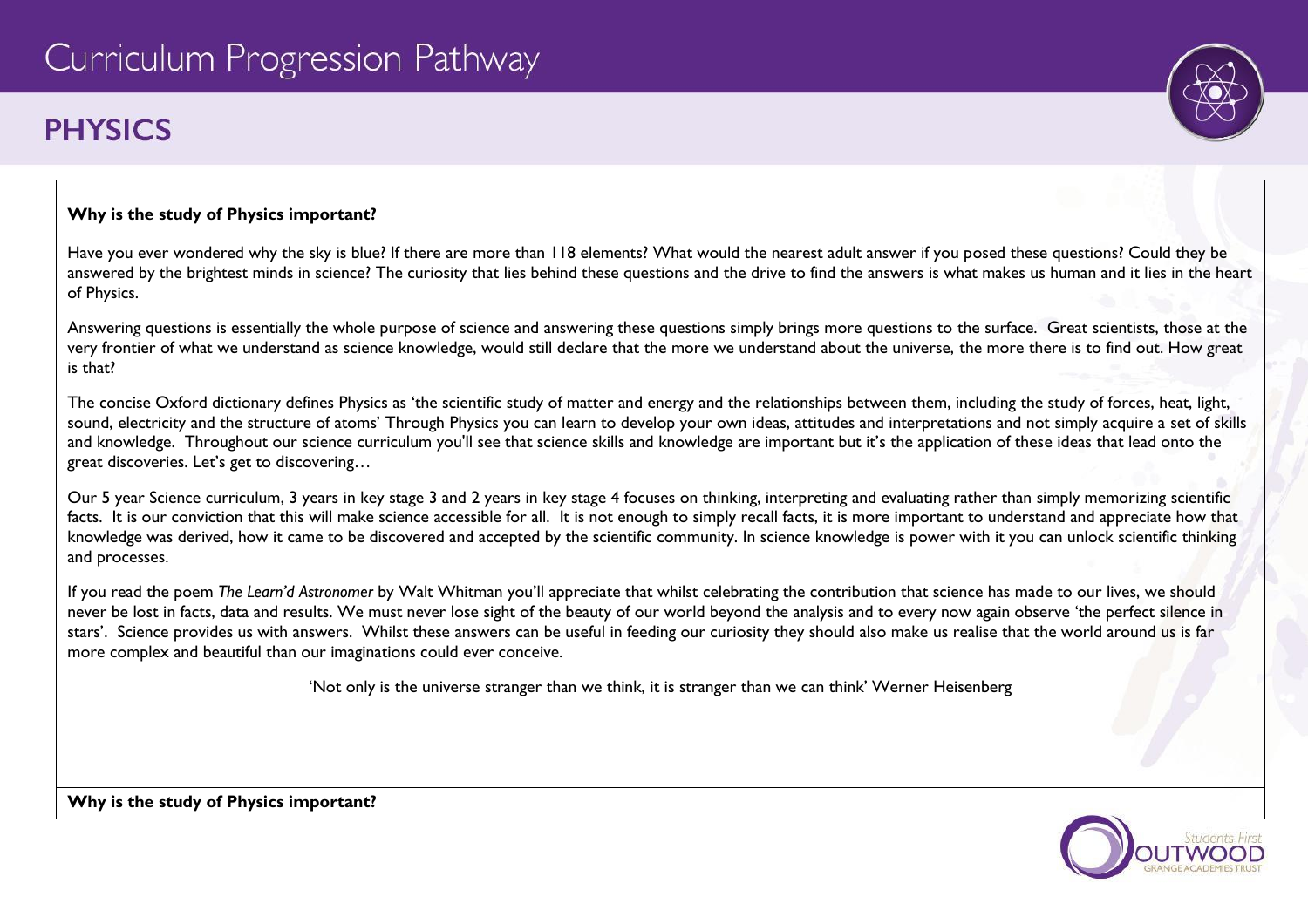Physics is the branch of science which endeavours to explore and gain understanding of the very large (Universe) right down to the very small (quantum behaviour) and everything in between! These extremes of scale such as the structure of stellar systems right down to the constituents of the elementary particles can be understood by applying theories, models and mathematical reasoning.

Physics is one of the three sciences that underpin most if not all scientific understanding. The lines between the three sciences can cross and with this are 'bridging' sciences such as biophysics, biochemistry and chemical physics. On a larger scale, even at a terrestrial level we have meteorology and then at a stellar scale we have astronomy and astrophysics yet further and grander still we have the study of cosmology.

The key focus of physics is achieving an understanding of a wide range of what scientists describe as 'phenomena' with the ultimate goal of developing a grand theory of everything (still yet to be achieved!), for example a basic understanding of how a light bulb works can lead to a comprehensive understanding of how stars are formed. In developing an understanding of this phenomena Physics has led to the discovery and production of materials, structures, processes and devices some of which can have productive ends, or some that can be catastrophically destructive. The contribution that physics has had has created our modern world such as communications, transport, electronic devices has been the backbone to industry and commerce.

Physics will be taught in a way to develop curiosity about the natural and modern world. The curriculum will develop insight into how science works and a full appreciation of its relevance to our everyday lives. The scope and nature of studying physics will be broad, practical and relevant. It is our vision to encourage students to be inspired, motivated and challenged by science and its contribution to society.

Across your study you will explore energy, space physics, electricity, atomic structure, forces and waves. You will develop an appreciation of how these topics are essentially interlinked. Lessons will provide a wide range of opportunities for practical experiments, demonstrations and modelling of complex theories that surround us in our everyday lives. Your Science classroom will be brimming with practical experiments where you will learn to formulate hypothesize, analyse data and write conclusions. You will engage with ideas such as the scientific process and how throughout history this process has led to some of the greatest scientific discoveries. Seems challenging - you are going to love it! Physics will expand, and at times blow-your mind!

*Big Questions : How does the light bulb work? How does it switch on so fast? What can this tell us about elementary particles?*

*How can an understanding of magnets lead to a further understanding of how a motor works or how we link our home to power stations?*

*How can an understanding of atomic structure lead to some of the most advanced medical techniques whilst at the same time lead to catastrophic contamination and hazards?*

# **What skills will the study of Physics teach you?**

You are a citizen in this world and you need to know how the natural and modern world works. It will teach you to;-

- Understand theories that explain phenomena
- Apply basic ideas and models that support understanding
- Evaluate models and theories
- Present theories in mathematical form
- Recall quantitative relationships
- Derive quantitative relationships between various measured quantities
- Explain how theories are borne out by experiment.
- Apply experimental procedure and understand that it is a measure of success of a theory
- Present, interpret and evaluate experimental data
- Apply mathematical skills to solve problems
- Develop a deeper understanding of everyday experiences including the natural world and modern devices.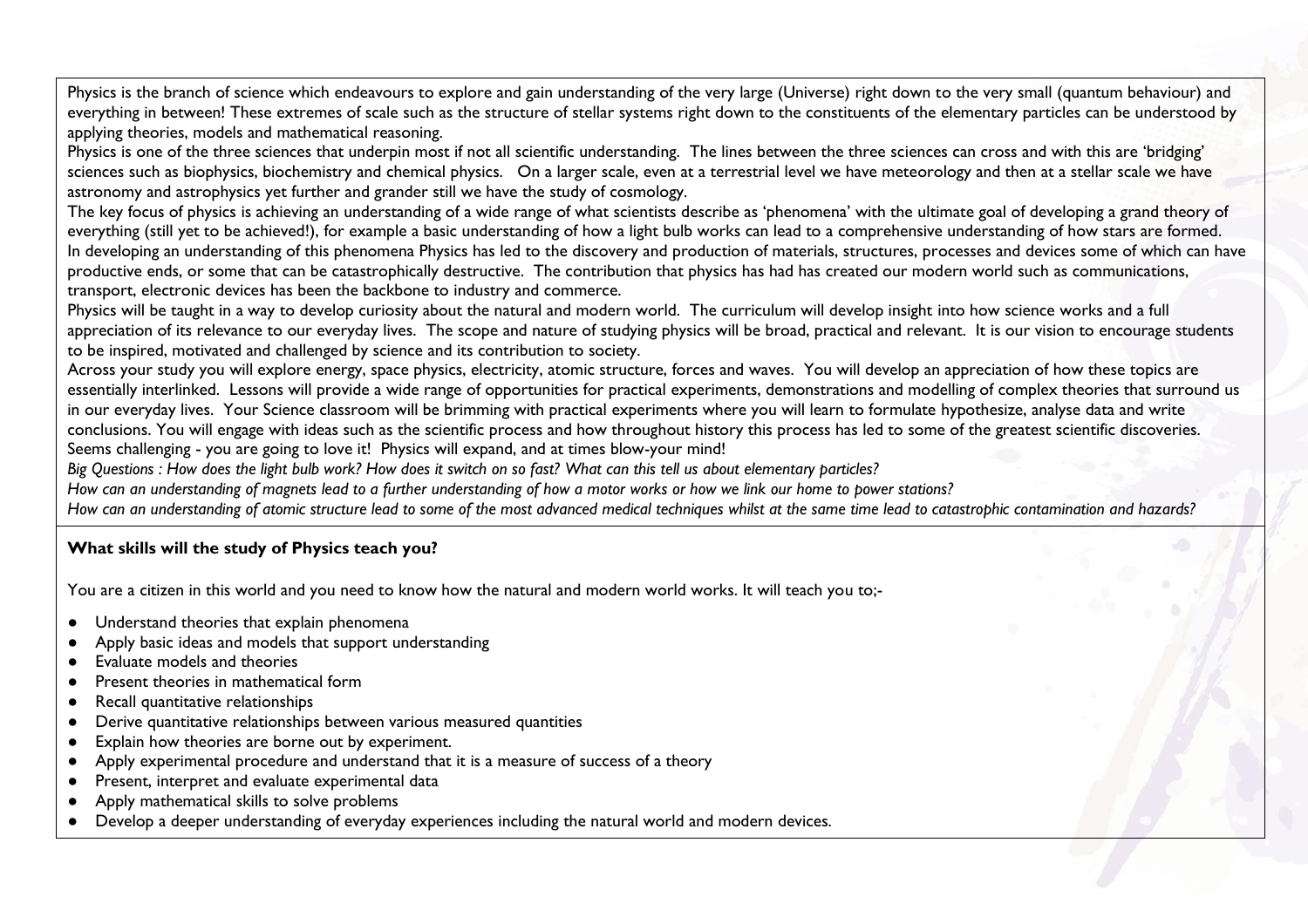### **What will you know and understand from your study of Physics?**

- Develop scientific knowledge and conceptual understanding of physics
- Develop understanding of the nature, processes and method of physics
- Develop and learn to apply observational, practical, modelling, enquiry and problem-solving skills, both in the laboratory, in the field and in other learning environments.
- Develop their ability to evaluate claims based on physics through critical analysis of the methodology evidence and conclusions, both qualitatively and quantitatively.

#### **How does your study of Physics support your study in other subjects?**

Physics touches on so many other subjects such as mathematics, applied mathematics, chemistry, biology, music, construction and design. You will learn methods of thinking and research that are widely applicable to other subject areas helping your thinking in all subjects. As a science Physics relies heavily upon evidence to test predictions and theories. Through developing mathematical techniques as well as applying reasoning your skills to present and justify information can be applied to most careers and further education.

Across the teaching of subjects, teachers will make reference to your learning in other areas such as mathematics, Biology and Chemistry and this will help you to develop your understanding. There are even opportunities to apply this learning in Years 7, 8 and 9 when interdisciplinary study days are organised to deepen your understanding across the curriculum such as when our STEM departments work together to solve a common problem.

#### **How can you deepen your understanding of Physics?**

Our Science department offers lots of great opportunities for you to really engage with this fabulous subject. Why not look out for the KS3 Mad Scientists enrichment club on offer, with a different theme each term for Years 7, 8 and 9. We will offer STEM events and activities that may include opportunities to visit local colleges and universities and visitors to the academy offering extra enrichments when circumstances allow. There may be visits to science museums and events that celebrate great scientists and discoveries. We offer after school support sessions for GCSE students and work with other departments to enhance learning such as maths in science and geography in science. These involve both practical and theoretical sessions, alongside other fun revision sessions such as themes quizzes and problem solving challenges. Get involved!

# **How are you assessed in Physics?**

Throughout the 5 year Physics course you are assessed using the following assessment objectives which ensure that you can cumulatively build your subject understanding in preparation for future GCSE and A Level study. There are half termly assessment points each year that we term Praising Stars©. For years 7 to 9 we base our assessment on our subject mapping of the age related expectations across the curriculum, assessing students' performance at their current stage of study against expectation. At GCSE we make informed predictions informed by our holistic assessment of their progress against the key assessment objectives and their aspirational GCSE targets.

# **Key Assessment Objectives**

AO1: Demonstrate knowledge and understanding of: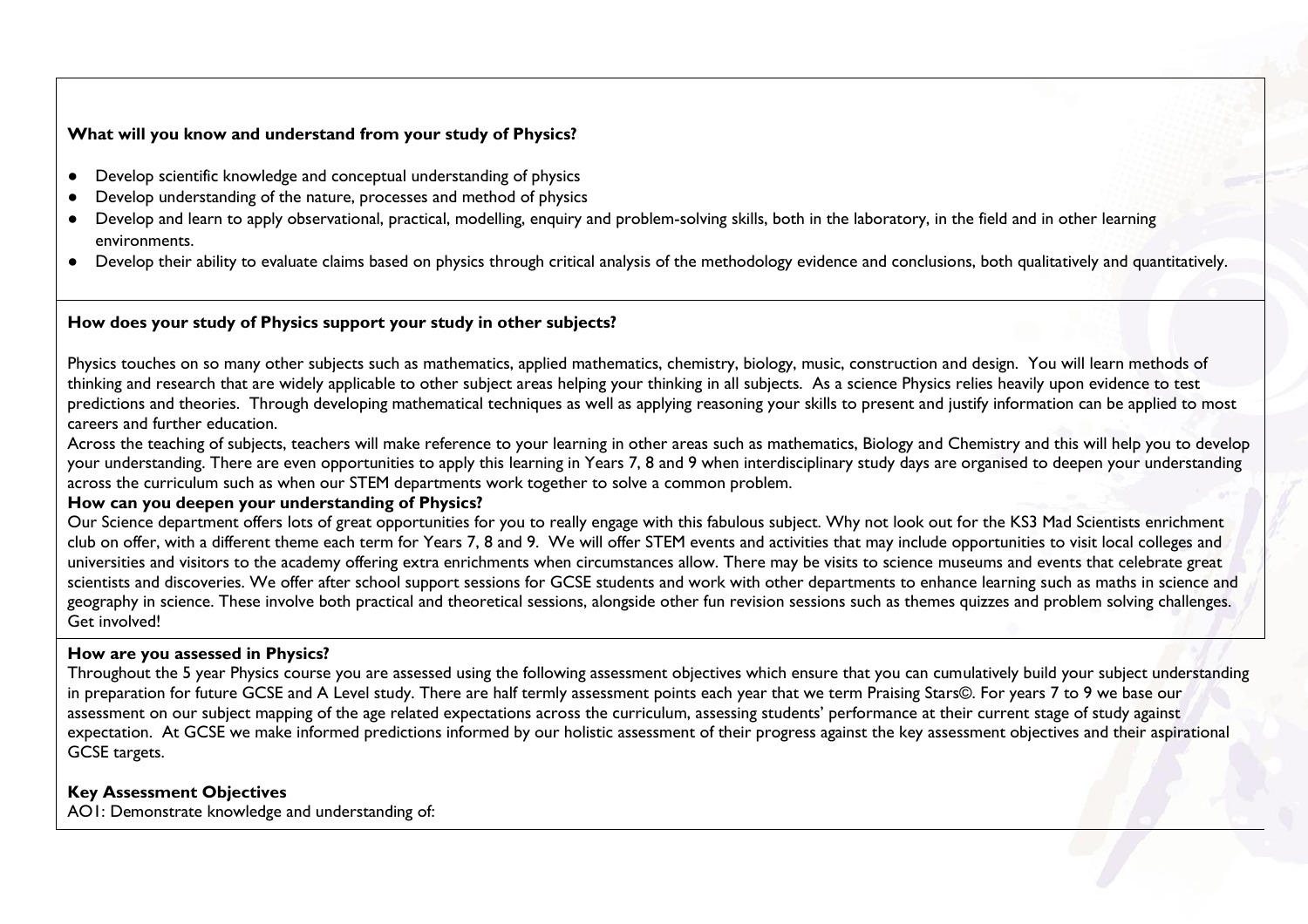- Scientific ideas
- Scientific techniques
- Scientific procedures

AO2: Apply knowledge and understanding of:

- Scientific ideas
- Scientific enquiry
- Scientific techniques and procedures

AO3: Analyse information and ideas to:

- Interpret and evaluate
- Make judgements and draw conclusions
- Develop and improve experimental procedures.

# **How can Physics support your future?**

Physics is offered at most prestigious universities either as a single honours or a joint honours subject studied alongside other disciplines e.g. can name some courses. The very fact that you have been able to study Physics and your analytical thinking and mathematical reasoning will help your future application be they for colleges, universities, apprenticeships or employment.

Careers that the study of Physics supports include:

- Teaching!
- **Medicine**
- Engineering (electrical, software, medical, civil, mechanical)
- **•** Geophysics
- Scientific research and development
- Product design
- Aeronautical engineering
- Construction
- Architecture
- Civil or medical engineer,
- **•** Astrophysics
- Astronomer

# **SCIENCE CURRICULUM PROGRESSION PATHWAY AT OUTWOOD ACADEMY BISHOPSGARTH**

|          | Year 7                                                                         | Year 8                      | Year 9                                   | Year 10                             | Year II                                     |
|----------|--------------------------------------------------------------------------------|-----------------------------|------------------------------------------|-------------------------------------|---------------------------------------------|
| Autumn I | Unit I Introduction to<br>Science, bridging the gap<br>between KS2 and KS3 and | Unit 2 - Matter and Energy. | Space.<br>The Skeletal System.<br>Rocks. | Waves.<br>Particle Model of Matter. | C3, C2, C4, C5<br>Masterclasses. B1, B2, B3 |